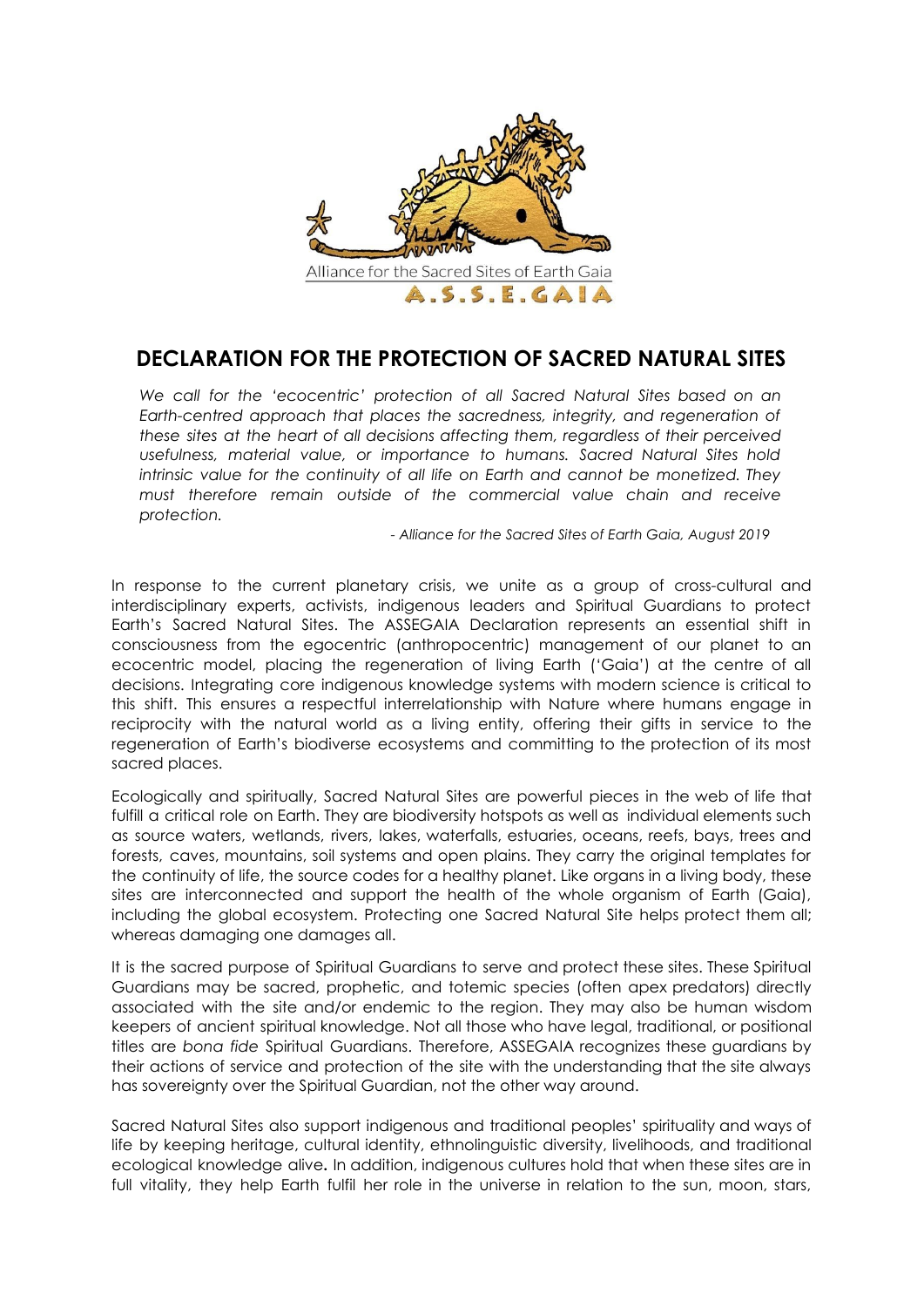planets, and other celestial bodies. The sacredness of these places is therefore infused in biocultural, astronomical, and energetic dimensions, all interlinked.

There is a fundamental understanding by indigenous communities and a growing consensus among western scientists that Earth is a dynamic living system which is in crisis as a result of pervasive damage to its interconnected system. The increasing frequency and intensity of climatic events (e.g. severe heat waves, storms, droughts, wildfires) alongside the deterioration of Earth's life-support systems (e.g. habitat destruction, widespread pollution, biodiversity extinctions, soil degradation) are indicators of systemic collapse.

Essential to the web of life, Sacred Natural Sites are at great risk of being further desecrated due to commercialization; popularization or trivialisation; extraction, exploitation or pollution; disruption of their life-sustaining functions; exposure to unauthorised use, rituals and ceremonies; as well as fencing in and/or denying access to the indigenous communities and Spiritual Guardians—both people and species—who are meant to protect them.

**Life on Earth is at a critical juncture.** *We, as ASSEGAIA, therefore declare and proclaim:*

- **ARTICLE 1: Sacred Natural Sites—and their Spiritual Guardians—require urgent protection in order to ensure the wellbeing of the entire planet.** The vital role of Sacred Natural Sites, together with their human and totemic guardians, in sustaining life means their protection is crucial to the survival and flourishing of Earth. Furthermore, the form of protection should be guided by an ecocentric perspective that places Nature at the centre of decisions affecting Earth's Sacred Natural Sites.
- **ARTICLE 2**: **Sacred Natural Sites require the highest form of legal protection through the recognition of rights of Nature, drawing on international legal precedents wherever possible.** Nature has been recognized as possessing the right to exist; to restoration; to evolve; to the regeneration of its natural cycles; and to the protection of its ecological structure and functions. Because all Sacred Natural Sites play a critical role in the protection of Earth as a whole, legal precedents recognizing Nature's rights *anywhere* should be extended to Sacred Natural Sites *everywhere*.
- **ARTICLE 3: Ecocentric law takes precedence over egocentric law.** Legal frameworks for protecting Sacred Natural Sites must go beyond human interests alone, such that Nature's laws of origin and continuity are upheld. Nature's inherent laws (*Logos*) must be honoured over and above man-made law (*Lex*).
- **ARTICLE 4: Ecological sustainability is dependent on protecting and preserving Sacred Natural Sites.** Humankind can only maintain a healthy relationship with Earth if it is ecologically sustainable. 'Ecologically sustainable' means conserving and enhancing the ecological processes of soil, waters, and biota upon which all life depends in order to improve the quality of human and non-human life now and into the future. Fundamentally, ecological sustainability respects all of Nature and the relationships and connections between its living parts, including people, wildlife, and Sacred Natural Sites holding the key to planetary regeneration. Where indigenous communities have been living within these sacred ecosystems in right-relationship—protecting, conserving, maintaining, and restoring the site—their biocultural rights should be upheld and supported.

The prevailing dominion and extraction model of governance and current exploitative economic system are unsustainable. This egocentric approach has led us to the point of mass destruction and disrespect for both Nature and indigenous peoples. Conservation